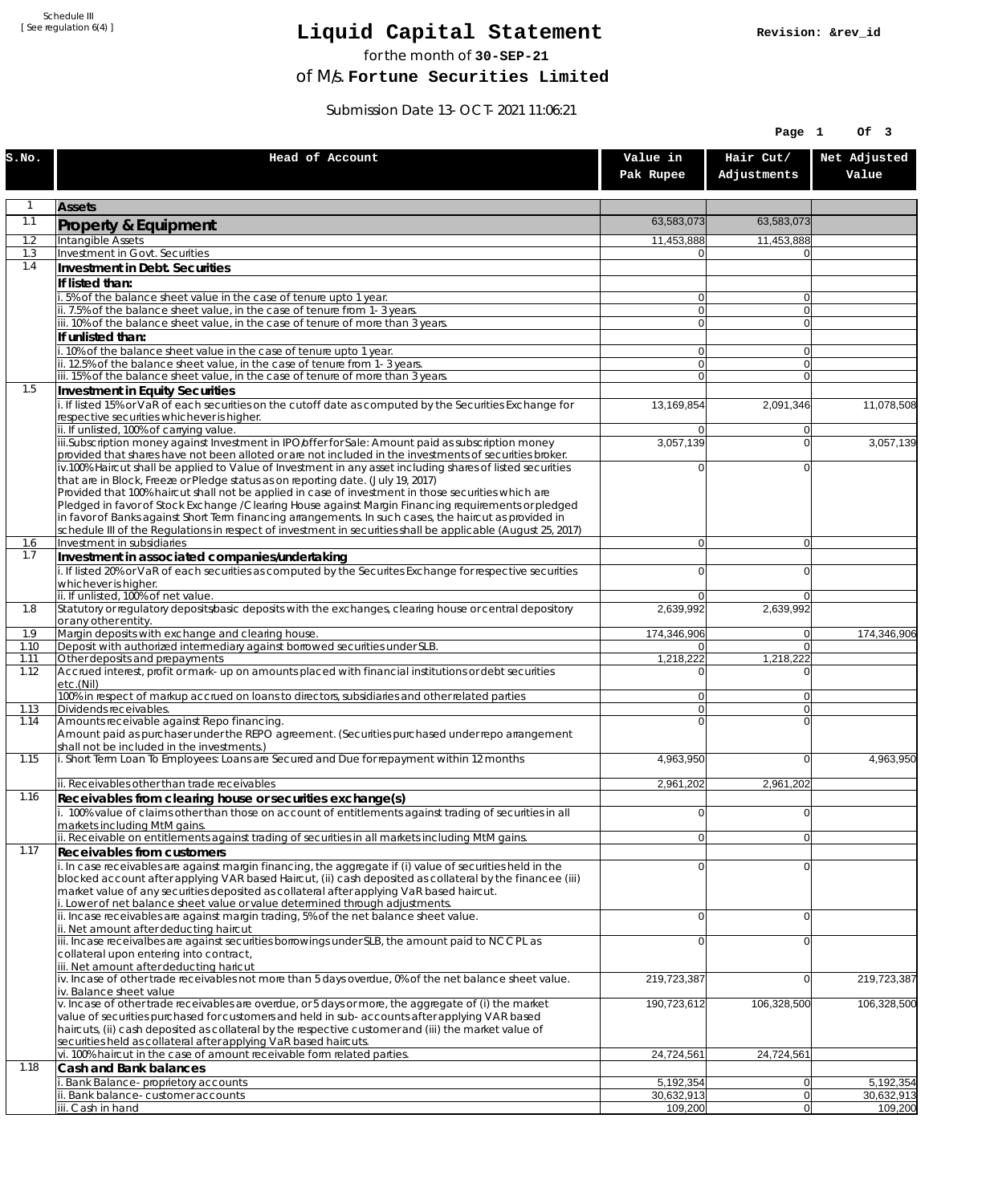Schedule III [ See regulation 6(4) ]

## **Liquid Capital Statement**

for the month of **30-SEP-21**

of M/s. **Fortune Securities Limited**

Submission Date 13-OCT-2021 11:06:21

|                |                                                                                                                                                                                                                                                                                                                                                                                                                                                                                                                                                                                                                                                                                                                                                                                                              |                             | Page 2                   | Of 3                    |
|----------------|--------------------------------------------------------------------------------------------------------------------------------------------------------------------------------------------------------------------------------------------------------------------------------------------------------------------------------------------------------------------------------------------------------------------------------------------------------------------------------------------------------------------------------------------------------------------------------------------------------------------------------------------------------------------------------------------------------------------------------------------------------------------------------------------------------------|-----------------------------|--------------------------|-------------------------|
| S.NO.          | Head of Account                                                                                                                                                                                                                                                                                                                                                                                                                                                                                                                                                                                                                                                                                                                                                                                              | Value in<br>Pak Rupee       | Hair Cut/<br>Adjustments | Net Adjusted<br>Value   |
| 1.19           | <b>Total Assets</b>                                                                                                                                                                                                                                                                                                                                                                                                                                                                                                                                                                                                                                                                                                                                                                                          | 748,500,253                 | 215,000,784              | 555,432,857             |
| $\overline{2}$ | Liabilities                                                                                                                                                                                                                                                                                                                                                                                                                                                                                                                                                                                                                                                                                                                                                                                                  |                             |                          |                         |
| 2.1            | <b>Trade Payables</b>                                                                                                                                                                                                                                                                                                                                                                                                                                                                                                                                                                                                                                                                                                                                                                                        |                             |                          |                         |
|                | Payable to exchanges and clearing house<br>ii. Payable against leveraged market products                                                                                                                                                                                                                                                                                                                                                                                                                                                                                                                                                                                                                                                                                                                     | 225,567,643<br>$\Omega$     | $\mathbf{0}$<br> 0       | 225,567,643             |
|                | iii. Payable to customers                                                                                                                                                                                                                                                                                                                                                                                                                                                                                                                                                                                                                                                                                                                                                                                    | 88,460,537                  | $\overline{0}$           | 88,460,537              |
| 2.2            | <b>Current Liabilities</b>                                                                                                                                                                                                                                                                                                                                                                                                                                                                                                                                                                                                                                                                                                                                                                                   |                             |                          |                         |
|                | . Statutory and regulatory dues<br>ii. Accruals and other payables                                                                                                                                                                                                                                                                                                                                                                                                                                                                                                                                                                                                                                                                                                                                           | 4,772,972<br>14,210,306     | 0 <br>$\overline{0}$     | 4,772,972<br>14,210,306 |
|                | iii. Short-term borrowings                                                                                                                                                                                                                                                                                                                                                                                                                                                                                                                                                                                                                                                                                                                                                                                   | 144,557,711                 | $\Omega$                 | 144,557,711             |
|                | iv. Current portion of subordinated loans                                                                                                                                                                                                                                                                                                                                                                                                                                                                                                                                                                                                                                                                                                                                                                    | $\Omega$                    | 0                        |                         |
|                | v. Current portion of long term liabilities<br>vi. Deferred Liabilities                                                                                                                                                                                                                                                                                                                                                                                                                                                                                                                                                                                                                                                                                                                                      | 4,776,224<br>$\overline{0}$ | 0 <br>$\Omega$           | 4,776,224               |
|                | vii. Provision for bad debts                                                                                                                                                                                                                                                                                                                                                                                                                                                                                                                                                                                                                                                                                                                                                                                 | $\Omega$                    | 0                        |                         |
|                | viii. Provision for taxation<br>ix. Other liabilities as per accounting principles and included in the financial statements                                                                                                                                                                                                                                                                                                                                                                                                                                                                                                                                                                                                                                                                                  | $\overline{0}$<br>2,032,405 | 0 <br>$\Omega$           | 2,032,405               |
| 2.3            | Non-Current Liabilities                                                                                                                                                                                                                                                                                                                                                                                                                                                                                                                                                                                                                                                                                                                                                                                      |                             |                          |                         |
|                | i. Long-Term financing                                                                                                                                                                                                                                                                                                                                                                                                                                                                                                                                                                                                                                                                                                                                                                                       |                             |                          |                         |
|                | a. Long-Term financing obtained from financial instituion: Long term portion of financing obtained from                                                                                                                                                                                                                                                                                                                                                                                                                                                                                                                                                                                                                                                                                                      | 10,381,235                  | 10,381,235               |                         |
|                | a financial institution including amount due against finance lease<br>b. Other long-term financing                                                                                                                                                                                                                                                                                                                                                                                                                                                                                                                                                                                                                                                                                                           | $\overline{0}$              | 0                        |                         |
|                | ii. Staff retirement benefits                                                                                                                                                                                                                                                                                                                                                                                                                                                                                                                                                                                                                                                                                                                                                                                | $\overline{0}$              | $\overline{0}$           |                         |
|                | iii. Advance against shares for Increase in Capital of Securities broker: 100% haircut may be allowed in                                                                                                                                                                                                                                                                                                                                                                                                                                                                                                                                                                                                                                                                                                     | $\Omega$                    | $\Omega$                 |                         |
|                | respect of advance against shares if:<br>a. The existing authorized share capital allows the proposed enhanced share capital                                                                                                                                                                                                                                                                                                                                                                                                                                                                                                                                                                                                                                                                                 |                             |                          |                         |
|                | b. Boad of Directors of the company has approved the increase in capital                                                                                                                                                                                                                                                                                                                                                                                                                                                                                                                                                                                                                                                                                                                                     |                             |                          |                         |
|                | c. Relevant Regulatory approvals have been obtained<br>d. There is no unreasonable delay in issue of shares against advance and all regulatory requirements                                                                                                                                                                                                                                                                                                                                                                                                                                                                                                                                                                                                                                                  |                             |                          |                         |
|                | relating to the increase in paid up capital have been completed.                                                                                                                                                                                                                                                                                                                                                                                                                                                                                                                                                                                                                                                                                                                                             |                             |                          |                         |
|                | e. Auditor is satisfied that such advance is against the increase of capital.                                                                                                                                                                                                                                                                                                                                                                                                                                                                                                                                                                                                                                                                                                                                |                             |                          |                         |
| 2.4            | iv. Other liabilities as per accounting principles and included in the financial statements<br><b>Subordinated Loans</b>                                                                                                                                                                                                                                                                                                                                                                                                                                                                                                                                                                                                                                                                                     | $\Omega$                    | 0                        |                         |
|                | i. 100% of Subordinated loans which fulfill the conditions specified by SECP are allowed to be deducted:<br>The Schedule III provides that 100% haircut will be allowed against subordinated Loans which fulfill the<br>conditions specified by SECP. In this regard, following conditions are specified:<br>a. Loan agreement must be executed on stamp paper and must clearly reflect the amount to be repaid<br>after 12 months of reporting period<br>b. No haircut will be allowed against short term portion which is repayable within next 12 months.<br>c. In case of early repayment of loan, adjustment shall be made to the Liquid Capital and revised Liquid<br>Capital statement must be submitted to exchange.<br>ii. Subordinated loans which do not fulfill the conditions specified by SECP | $\Omega$<br>$\Omega$        | $\Omega$<br>$\Omega$     |                         |
|                |                                                                                                                                                                                                                                                                                                                                                                                                                                                                                                                                                                                                                                                                                                                                                                                                              |                             |                          |                         |
| 2.5<br>3       | <b>Total Liabilites</b>                                                                                                                                                                                                                                                                                                                                                                                                                                                                                                                                                                                                                                                                                                                                                                                      | 494,759,033                 | 10,381,235               | 484,377,798             |
| 3.1            | Ranking Liabilities Relating to:<br>Concentration in Margin Financing                                                                                                                                                                                                                                                                                                                                                                                                                                                                                                                                                                                                                                                                                                                                        |                             |                          |                         |
|                | The amount calculated client-to- client basis by which any amount receivable from any of the                                                                                                                                                                                                                                                                                                                                                                                                                                                                                                                                                                                                                                                                                                                 | $\overline{0}$              | 0                        |                         |
|                | financees exceed 10% of the aggregate of amounts receivable from total financees.                                                                                                                                                                                                                                                                                                                                                                                                                                                                                                                                                                                                                                                                                                                            |                             |                          |                         |
| 3.2            | Concentration in securites lending and borrowing<br>The amount by which the aggregate of:                                                                                                                                                                                                                                                                                                                                                                                                                                                                                                                                                                                                                                                                                                                    | $\Omega$                    | $\Omega$                 |                         |
|                | (i) Amount deposited by the borrower with NCCPL                                                                                                                                                                                                                                                                                                                                                                                                                                                                                                                                                                                                                                                                                                                                                              |                             |                          |                         |
|                | (Ii) Cash margins paid and                                                                                                                                                                                                                                                                                                                                                                                                                                                                                                                                                                                                                                                                                                                                                                                   |                             |                          |                         |
|                | (iii) The market value of securities pledged as margins exceed the 110% of the market value of shares<br>borrowed                                                                                                                                                                                                                                                                                                                                                                                                                                                                                                                                                                                                                                                                                            |                             |                          |                         |
| 3.3            | Net underwriting Commitments                                                                                                                                                                                                                                                                                                                                                                                                                                                                                                                                                                                                                                                                                                                                                                                 |                             |                          |                         |
|                | $\alpha$ ) in the case of right issuse : if the market value of securites is less than or equal to the subscription                                                                                                                                                                                                                                                                                                                                                                                                                                                                                                                                                                                                                                                                                          | $\Omega$                    | $\Omega$                 |                         |
|                | price; the aggregate of:<br>(i) the 50% of Haircut multiplied by the underwriting commitments and                                                                                                                                                                                                                                                                                                                                                                                                                                                                                                                                                                                                                                                                                                            |                             |                          |                         |
|                | (ii) the value by which the underwriting commitments exceeds the market price of the securities.                                                                                                                                                                                                                                                                                                                                                                                                                                                                                                                                                                                                                                                                                                             |                             |                          |                         |
|                | In the case of rights issuse where the market price of securities is greater than the subscription price, 5% of<br>the Haircut multiplied by the net underwriting                                                                                                                                                                                                                                                                                                                                                                                                                                                                                                                                                                                                                                            |                             |                          |                         |
|                | $(b)$ in any other case: 12.5% of the net underwriting commitments                                                                                                                                                                                                                                                                                                                                                                                                                                                                                                                                                                                                                                                                                                                                           | $\overline{0}$              | $\overline{0}$           |                         |
| 3.4            | Negative equity of subsidiary                                                                                                                                                                                                                                                                                                                                                                                                                                                                                                                                                                                                                                                                                                                                                                                |                             |                          |                         |
|                | The amount by which the total assets of the subsidiary (excluding any amount due from the subsidiary)                                                                                                                                                                                                                                                                                                                                                                                                                                                                                                                                                                                                                                                                                                        | $\Omega$                    | $\Omega$                 |                         |
| 3.5            | exceed the total liabilities of the subsidiary<br>Foreign exchange agreements and foreign currency positions                                                                                                                                                                                                                                                                                                                                                                                                                                                                                                                                                                                                                                                                                                 |                             |                          |                         |
|                | 5% of the net position in foreign currency. Net position in foreign currency means the difference of total                                                                                                                                                                                                                                                                                                                                                                                                                                                                                                                                                                                                                                                                                                   | $\overline{0}$              | $\overline{0}$           |                         |
|                | assets denominated in foreign cuurency less total liabilities denominated in foreign currency                                                                                                                                                                                                                                                                                                                                                                                                                                                                                                                                                                                                                                                                                                                |                             |                          |                         |
| 3.6<br>3.7     | Amount Payable under REPO<br>Repo adjustment                                                                                                                                                                                                                                                                                                                                                                                                                                                                                                                                                                                                                                                                                                                                                                 | $\overline{0}$              | $\overline{0}$           |                         |
|                |                                                                                                                                                                                                                                                                                                                                                                                                                                                                                                                                                                                                                                                                                                                                                                                                              |                             |                          |                         |